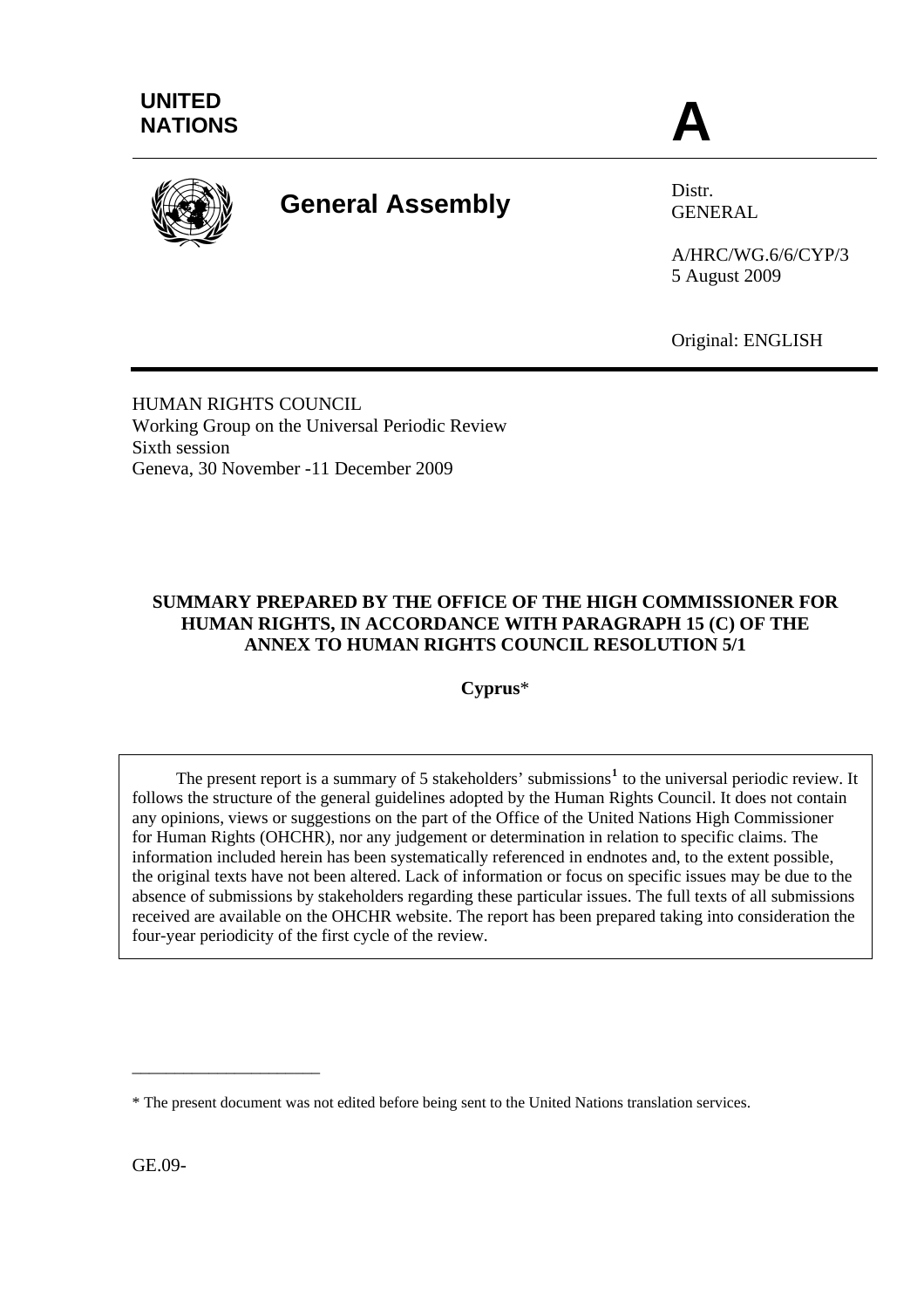## **I. BACKGROUND AND FRAMEWORK**

#### **A. Scope of international obligations**

N/A

#### **B. Constitutional and legislative framework**

1. According to KISA, in theory, international human rights conventions ratified by Cyprus apply to every person irrespective of nationality, national or ethnic origin or any other different identity and these are superior to any other domestic legislation, apart from the Constitution. All the provisions of these Conventions are directly applicable before national courts. Because of their direct applicability, no national implementing legislation has been enacted apart from the ratification laws, whereas national legislation is not always amended to be in line with international obligations. The above system, in conjunction with the lack of legal aid in administrative law cases where the state is held accountable for the human rights violations of migrants, makes it very difficult for migrants to enjoy their human rights protected under international law.**[2](#page-11-1)**

2. As indicated by the European Region of the International Lesbian, Gay, Bisexual, Trans and Intersex Association (ILGA-Europe) and the Gay Liberation Movement of Cyprus (AKOK), there are no specific legislative provisions dealing with homophobic hate speech and transphobia and/or discrimination on grounds of sexual orientation and gender identity. There is no provision in the Cypriot legal system regarding crimes committed with a homophobic and transphobic motivation, nor are such motivations recognised as an aggravating factor. However, some of the more general provisions of the penal code may be interpreted as applying to these cases as well. There is no case law or equality body decision regarding any of these provisions to date.**[3](#page-11-1)**

# **C. Institutional and human rights infrastructure**

3. As noted by KISA, there are two bodies in Cyprus with a mandate to monitor implementation of human rights, the National Institution for the Protection of Human Rights (NIPHR) and the Ombudsman. The NIPHR is a quasi governmental institution with no real powers to monitor human rights abuses as it remains since its establishment, without a legal framework, without a budget and the necessary infrastructure to fulfil its mandate. The Ombudsman, on the other hand, has no enforcement mechanisms to impose its decisions.**[4](#page-11-1)**

4. The Advisory Committee on the Framework Convention for the Protection of National Minorities of the Council of Europe (ACFC/CoE) recommended that the authorities take appropriate measures to implement their plan to establish a National Human Rights Institution based on the Paris Principles with a mandate to conduct its activities with complete independence. Appropriate financial and human resources for the effective functioning of this institution should be made available to it.**[5](#page-11-1)**

5. In its second opinion on Cyprus, ACFC/CoE recommended that the authorities make available to the Office of the Ombudsman additional resources – technical, financial and human – to build its institutional capacity and ensure the operational independence and the effectiveness of the new institutions established under its aegis.**[6](#page-11-1)**

6. In his report of his visit to Cyprus in 2008, the Commissioner for Human Rights of the Council of Europe (The CoE Commissioner) welcomed the creation of a Commissioner for Children's Rights.**[7](#page-11-1)**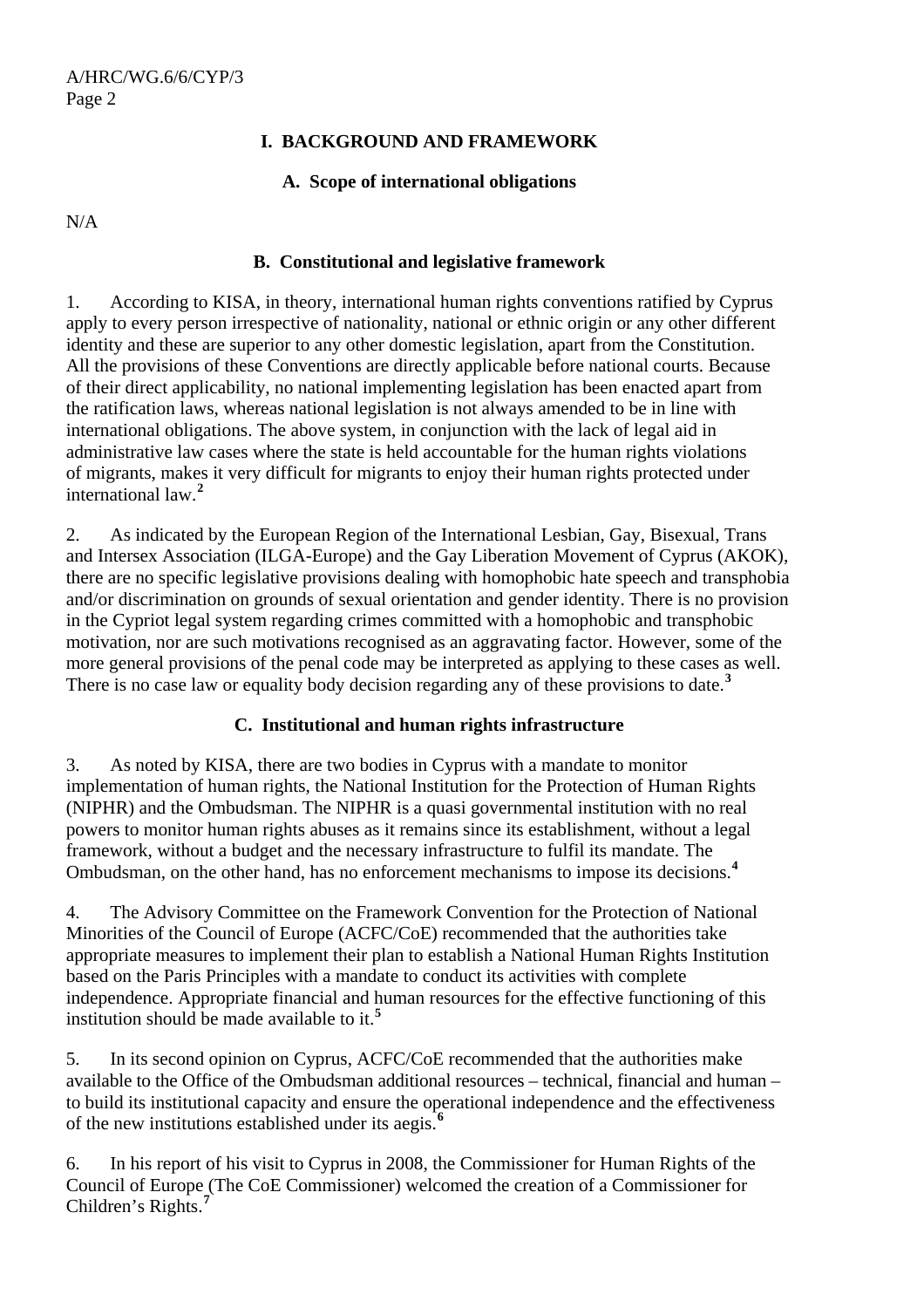# **D. Policy measures**

7. According to KISA, Cyprus faces many challenges in the human rights field, the most important of which are the lack of national action plans to mainstream human rights in all policies of the government, including immigration and asylum policies, as well as the lack of effective horizontal monitoring mechanisms.**[8](#page-11-1)**

8. KISA noted that although at the 2001 Durban Conference states were urged to develop an action plan to fight racism and discrimination, no such action plan has ever been developed by Cyprus.**[9](#page-11-1)**

9. The ACFC/CoE recommended that the authorities identify, in consultation with the representatives of the three minority groups – Armenians, Latins and Maronites – measures to improve and better institutionalize the management and coordination of the Government's minority policies. In addition, it is important to ensure that consultation with the minorities is conducted on a regular basis, as part of the institutional arrangements.**[10](#page-11-1)**

10. KISA noted that the need for Cyprus to develop a comprehensive immigration and asylum policy, in line with the Republic's human rights obligations, has been repeatedly highlighted in the reports of many CoE bodies such as the CoE Commissioner for Human Rights and the European Commission Against Racism and Intolerance (ECRI).**[11](#page-11-1)**

# **II. PROMOTION AND PROTECTION OF HUMAN RIGHTS ON THE GROUND**

## **Implementation of international human rights obligations**

# **1. Equality and non discrimination**

11. KISA noted that there are no reliable comprehensive data regarding the extent of discrimination faced by disadvantaged groups in Cyprus. The vast majority of the available data is based on research and data collection on the attitudes, values, and views of the society towards victims. According to the 2008 report of KISA, 220 cases were reported relating to discrimination and racially motivated incidents at Cyprus' Immigrant and Refugee Centres. KISA indicated that the main form and extent of discrimination against third country nationals results from the fact that they are not considered an integral part or an established social group of the Cypriot society.**[12](#page-11-1)**

12. ILGA-Europe and AKOK reported that in Cyprus, lesbian, gay and bisexual persons enjoy legal protection against discrimination in the areas of employment, through the transposition of the European Union Employment Framework Directive. However, according to information from the European Union Fundamental Rights Agency cited by ILGA-Europe and AKOK, the implementation of this directive fails to ensure: the repeal of discriminatory laws and provisions; dialogue and consultation with NGOs; dissemination of information targeting vulnerable groups; and resources for the equality body. ILGA-Europe and AKOK also made reference to prejudices amongst society and the lack of targeted awareness raising measures which have so far prevented Cypriot LGBT persons from using the equality body procedure at national level.**[13](#page-11-1)**

13. ILGA-Europe and AKOK made reference to hate speech reports, noting that according to the Gay Liberation Movement, members of the Church as well as politicians frequently make statements which are reportedly fuelling stigma against LGBT persons and constitute another significant obstacle to combating discrimination based on sexual orientation.**[14](#page-11-1)**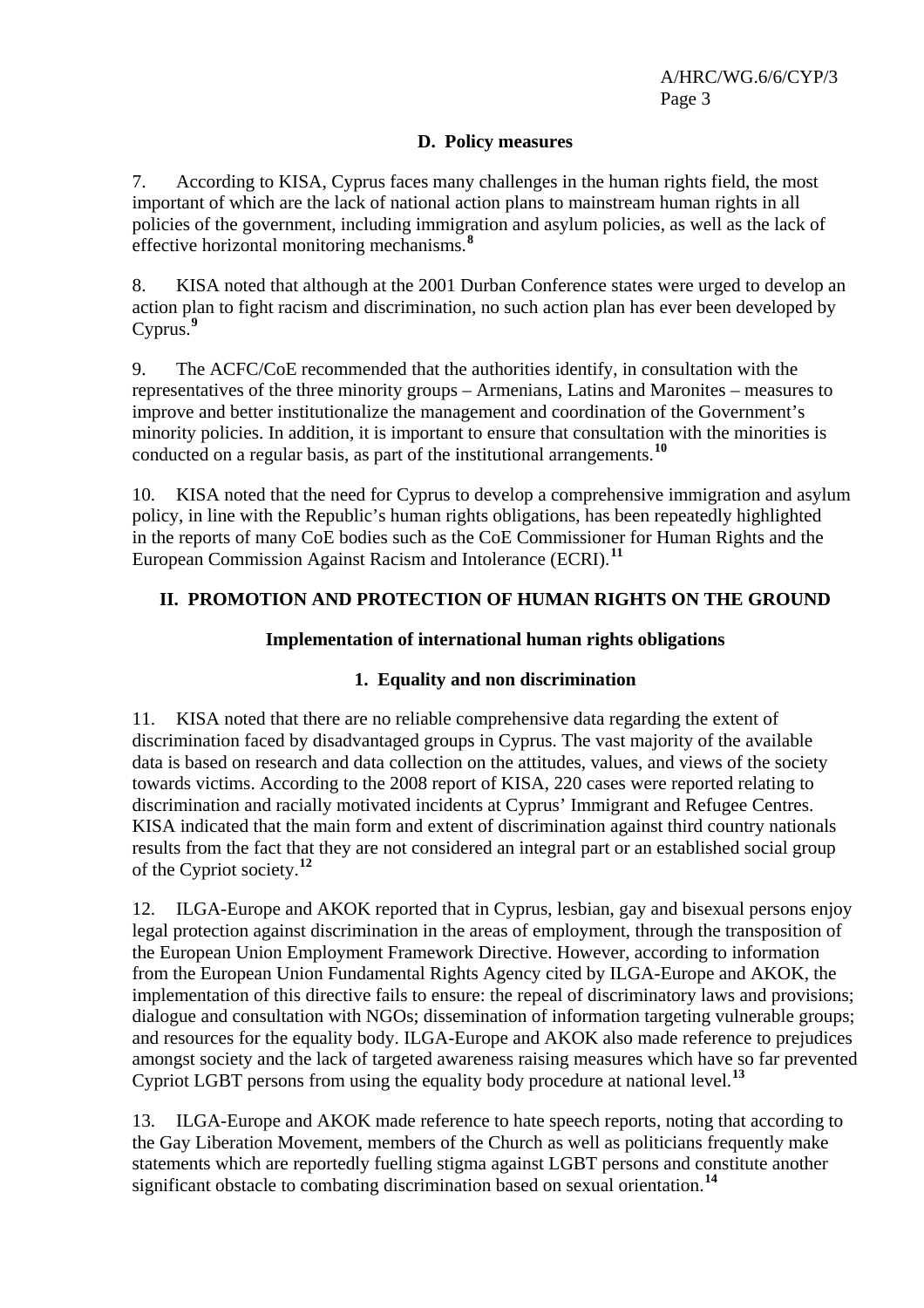## **2. Right to life, liberty and security of the person**

14. In the report on its visit to Cyprus in 2004, the European Committee for the Prevention of Torture and Inhuman or Degrading Treatment or Punishment (CPT) noted that the information gathered during the visit suggested that the problem of the physical ill-treatment of persons detained by the police persists.**[15](#page-11-1)** The CPT recommended that the Minister of Justice and Public Order reiterate to all police officers the obligation to respect the Constitution, international human rights conventions and Cypriot law, impressing upon them that the ill-treatment of persons in their custody is an affront to the values which constitute the very foundations of the State, and will not be tolerated. CPT stated that this message should make clear – and should be underpinned by concrete action- that all information regarding possible ill-treatment will be investigated, and perpetrators of ill-treatment will be the subject of severe sanctions. The CPT also recommended that Cyprus give a very high priority to practical professional training in managing high-risk situations, particularly the questioning of suspects, and take the necessary steps to integrate human rights principles into such training. The training should be offered to police officers of all ranks and categories and should be ongoing.**[16](#page-11-1)**

15. Regarding safeguards against ill-treatment of detained persons, the CPT recommended that: (i) a very high priority be given to the adoption of the Bill on the Rights of Arrested and Detained Persons, taking into account specific comments regarding the right of detained persons to inform a relative or third party of their choice about their situation;**[17](#page-11-1)** (ii) clear instructions be given to the police to the effect that all persons deprived of their liberty by the police have the right to inform a relative or third party of their choice of their situation from the very outset of detention;**[18](#page-11-1)** (iii) delaying the exercise of the right of detained persons to inform a relative or third party of their choice about their situation be clearly circumscribed in law, made subject to appropriate safeguards (e.g. any delay in notification of custody to be recorded in writing with the reasons therefore, and the approval of a senior police officer unconnected with the case or a prosecutor required), and strictly limited in time;**[19](#page-11-1)** and (iv) the notice to persons in custody be given systematically to such persons at the very outset of their deprivation of liberty.**[20](#page-11-1)** CPT further recommended that: (y) the Cypriot authorities ensure that a code of conduct for police interrogations is introduced without further delay. The code should include specific safeguards for particularly vulnerable persons (e.g. the young and those who are mentally disabled or mentally ill); $^{21}$  $^{21}$  $^{21}$  (vi) the authorities ensure that police officers fulfill their obligation to complete custody records in a diligent manner in respect of every person deprived of his or her liberty;**[22](#page-11-1)** (vii) the authorities take the necessary measures to ensure that all police establishments use individual custody records, as foreseen by the current regulations;**[23](#page-11-1)** and (viii) the authorities take urgent steps to ensure that the requirements concerning provision of information to immigration detainees on their rights, are fully implemented in practice.**[24](#page-11-1)**

16. In its third report on Cyprus, ECRI recalled the recommendation made in its second report with regard to the extensive use of detention under immigration powers in respect of both immigrants and asylum seekers and the conduct of law enforcement officials, which has included alleged cases of ill treatment, vis-à-vis immigrants, asylum seekers and other minority groups.**[25](#page-11-1)** According to KISA, asylum seekers and refugees face particular difficulties in Cyprus relating to the procedures for determining refugee status and the reception conditions of asylum seekers. CPT similarly reported that asylum seekers also face detention and ill treatment.**[26](#page-11-1)**

17. Regarding conditions of detention, the CPT recommended in 2004 that Cyprus pursue efforts to improve conditions in all police establishments throughout the country. Further, CPT wished to receive confirmation that all metal shutters covering cell windows had been removed.**[27](#page-11-1)**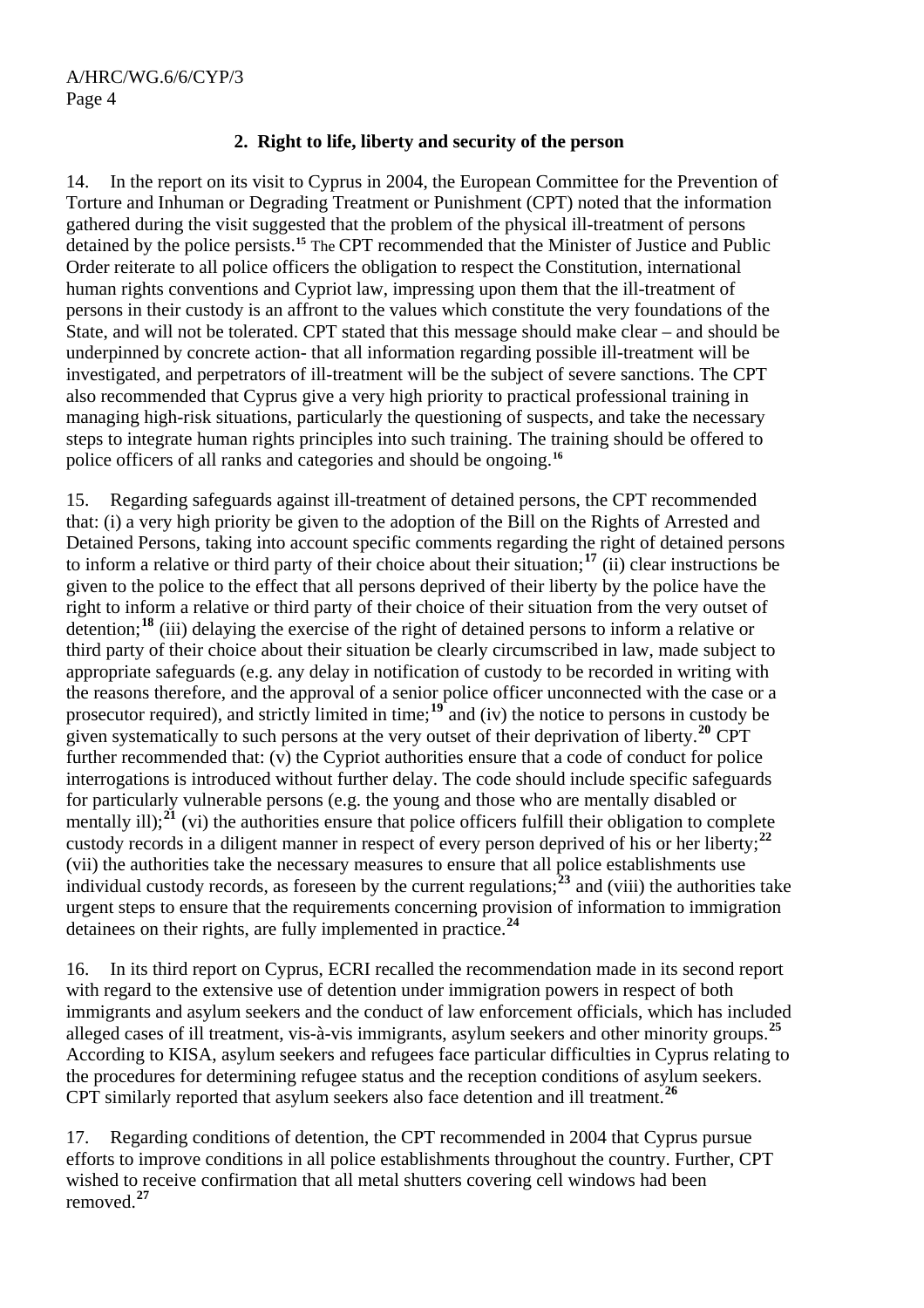A/HRC/WG.6/6/CYP/3 Page 5

18. Regarding prison conditions, the CoE Commissioner learned from the authorities that there are plans to enhance prison capacity by another 130 cells during the next three years in order to solve current problems of overcrowding. He informed that a bill is being prepared to use electronic monitoring for the last 6 months of a prison sentence, making an earlier release possible. The purpose of this bill is to facilitate the individual's integration into society. The CoE Commissioner welcomed measures envisaged to solve the problem of overcrowded prisons, in particular by providing for alternatives to detention.**[28](#page-11-1)**

19. Regarding prison regulations, the CPT noted in 2004 serious reservations as to the maximum possible periods of disciplinary confinement. As regards minors, it emphasised that the placement of juveniles in conditions akin to solitary confinement must be regarded as a highly exceptional measure. If they are held separately from others, it should be for the shortest possible period of time and they should in all cases be guaranteed appropriate human contact. Further, the CPT expressed concern that a "malicious allegation against a member of the prison personnel" is included in the list of disciplinary offences contained in the Prisons Regulations. The CPT recommended that the Prisons Regulations be amended in the light of the above remarks.**[29](#page-11-1)** It also recommended that the provisions relating to discipline in the Prisons Regulations be reviewed in order to expressly guarantee that all prisoners charged with having committed a disciplinary offence benefit from the right to be informed in writing of the charges against them and the right to call witnesses on their own behalf and to cross-examine prosecution witnesses. Further, the CPT recommended that the question of the right of prisoners to be legally represented be addressed.**[30](#page-11-1)**

20. The CoE Commissioner made reference to information from NGOs that measures against domestic violence still appear to be insufficient, leaving an estimated 80,000 victims without support. He urged the Cypriot authorities to strengthen their efforts to effectively combat domestic violence and provide for adequate victims' support, not least by creating sufficient shelter capacity.**[31](#page-11-1)**

21. The CoE Commissioner noted legislative and administrative measures taken since 2005 in the context of the National Action Plan on Combating Trafficking in Human Beings as well as criminal legislation enacted in 2007 which includes support to victims, and welcomed that the CoE Convention on Action against Trafficking in Human Beings of October 2007 came into force in Cyprus in February 2008. However, the CoE Commissioner deplored that despite these measures, Cyprus is still associated with trafficking in human beings, in particular trafficking of women for sexual exploitation mainly in bars, nightclubs and so-called cabarets. He invited the authorities to evaluate and monitor the effectiveness of their National Action Plan 2005 and the new legislation enacted notably with a view to ensuring proper identification of victims and child protection measures.**[32](#page-11-1)**

#### **3. Administration of justice and the rule of law**

22. As regards accountability mechanisms, the CPT noted encouraging developments in its 2004 visit report since its previous visit in 2000. The CPT noted that the procedure for the Attorney General to initiate an investigation into possible ill-treatment had been strengthened, and there is now a presumption of ill-treatment whenever a person displays signs of injuries during or immediately after a period of police custody which were not apparent on the person's admission into police custody. The CPT also made reference to plans to establish an independent Police Control Board.<sup>[33](#page-11-1)</sup> In its view, the approach should be proactive, involving the gathering of information from various sources about possible cases of ill-treatment. Moreover, a preliminary investigation should be undertaken every time credible information is received, from any source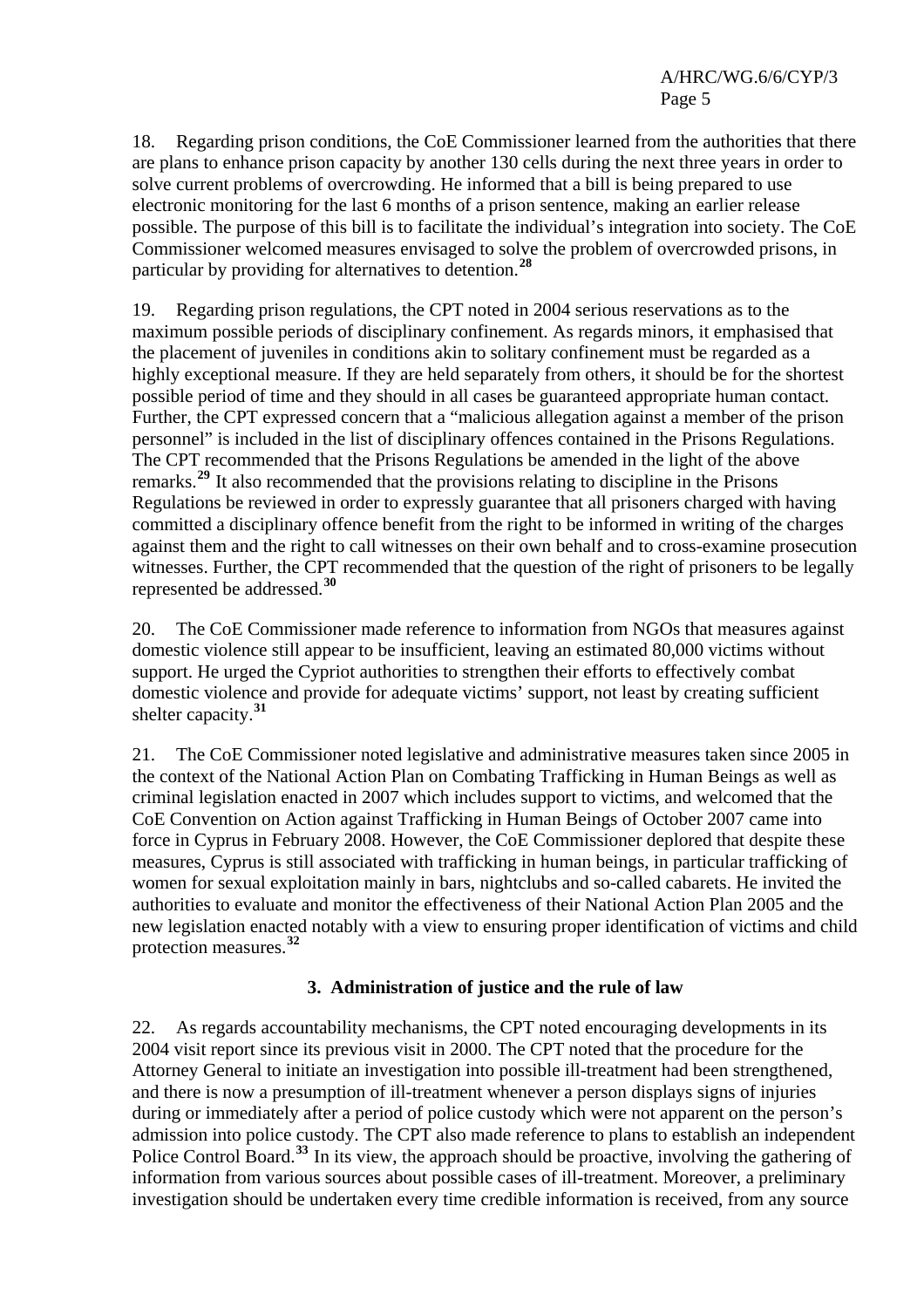and whether or not that information takes the form of a formal complaint, that ill-treatment of persons deprived of their liberty may have occurred. Further, all law enforcement officials should be under a specific obligation to notify the relevant authorities immediately whenever they become aware of any information that might indicate ill-treatment; this information should be systematically brought to the attention of the Attorney General. The CPT recommended that the Cypriot authorities take the necessary steps in this direction. The CPT underlined that an effective investigation into possible ill-treatment by police officers should offer guarantees of independence and thoroughness, and must be conducted in a prompt and expeditious manner.**[34](#page-11-1)**

# **4. Right to privacy, marriage and family life**

23. ILGA-Europe and AKOK indicated that while LGBT persons in the southern part of the island experience widespread discrimination and marginalisation, their situation in the northern part of the island is rendered more difficult by the existence of criminal provisions prohibiting homosexual relations.<sup>[35](#page-11-1)</sup> ILGA-Europe and AKOK noted that a provision criminalizing sexual relations between consenting adult males is still in effect in the northern part of the island.**[36](#page-11-1)** ILGA-Europe and AKOK stressed that the jurisdictional complications constitute a significant obstacle in repealing this criminal provision.**[37](#page-11-1)**

# **5. Freedom of movement**

24. The ACFC/CoE recommended that the authorities strengthen further the measures taken to facilitate movement of persons between the territory under Government control and the northern part of the island in order to allow Maronites, among others, to maintain contacts with persons who share the same identity in the northern part of the island. In addition, they should give more resolute support to the Maronites' efforts to maintain their culture and identity.**[38](#page-11-1)**

## **6. Freedom of religion or belief, expression, association and peaceful assembly, and right to participate in public and political life**

25. Conscience and Peace Tax International (CPTI) reported on provisions concerning conscientious objection to military service in Cyprus. CPTI noted the following particular aspects of concern: relevant arrangements are not under civilian control; the stipulated duration of alternative service for conscientious objectors is punitive by comparison with that of military service; there are doubts as to whether a non-military alternative (as opposed to unarmed military service) has ever been instituted in practice; and conscientious objectors are not released from the requirement to perform military reserve service.**[39](#page-11-1)** The ACFC/CoE recommended that if the obligation to carry out military service is extended to persons belonging to the minority groups, the authorities should, in consultation with the groups' representatives, seek ways and means to guarantee the effective exercise of their right to manifest their own religion. This should include the right to opt out of any practices or activities which are specific to another religion.**[40](#page-11-1)**

26. CPTI noted that the unrecognised administration in the northern part of the island**[41](#page-11-1)** enforces conscription into military service with no provision for conscientious objection. It also expressed concern that military recruitment procedures in both parts of the island may not be adequate to prevent the deployment of persons under 18 in armed conflict.**[42](#page-11-1)**

27. The ACFC/CoE recommended encouraging the authorities to pay increased attention to the needs of the three minority groups – Armenians, Latins and Maronites – as regards access to the media. They should have a more visible presence in radio and television public broadcasting and their representatives should be consulted in the preparation of the programmes in question.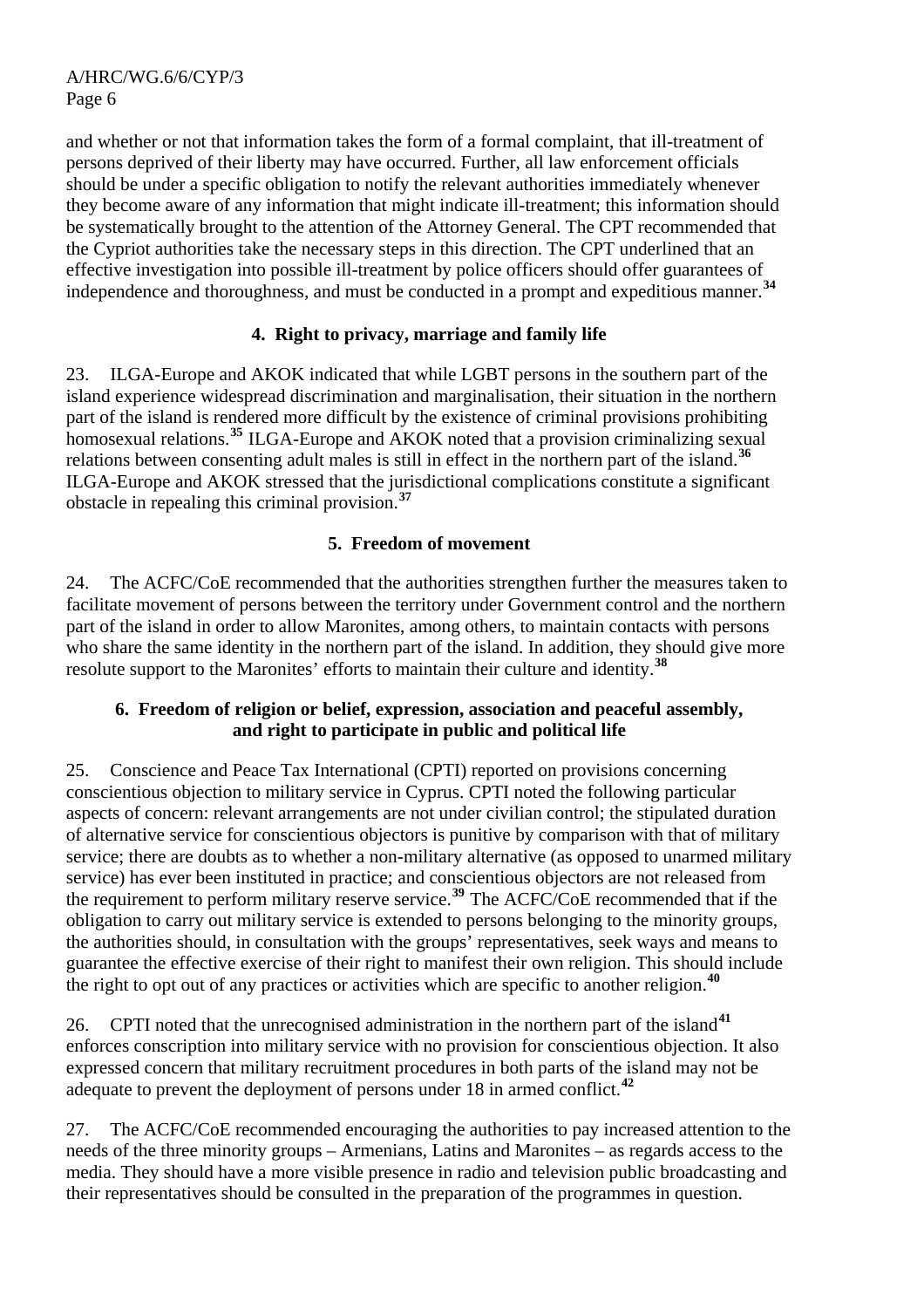Given the importance of written publications for the preservation and assertion of the identity of the three minority groups, the authorities are encouraged to ensure the effective implementation of their recent decision to grant annual financial support for their publications.**[43](#page-11-1)**

28. The ACFC/CoE recommended identifying ways of making the participation of representatives of the three minority groups in parliament more effective.**[44](#page-11-1)**

# **7. Right to education and to participate in the cultural life of the community**

29. The ACFC/CoE welcomed the measures taken by the authorities to support the members of minority groups in the education field. It noted that the Government gives considerable financial support to schools providing education for these persons, in both the public and private systems. There are different school arrangements for each of the three minority groups, aiming to respond to their specific needs, traditions and cultures, based on the opportunities that exist within the Cypriot educational system.<sup>[45](#page-11-1)</sup> The ACFC/CoE recommended encouraging the authorities to examine more closely the specific educational needs of the three minority groups and to try to find, in close consultation with their representatives, the most appropriate ways and means of satisfying those needs. The availability of appropriate teaching material and qualified teachers for schools serving the minority groups should receive increased attention. Similarly, the latter's representatives should be constantly involved in the efforts made to promote their history and culture. The concerns of the Maronites should be addressed as a matter of priority in view of their particularly vulnerable position.**[46](#page-11-1)**

30. The ACFC/CoE recommended encouraging the authorities to examine the difficulties affecting the educational opportunities of children belonging to the three minority groups in private schools. In consultation with all interested parties, the authorities are invited to identify ways and means of overcoming these difficulties.<sup>[47](#page-11-1)</sup>

31. ILGA-Europe and AKOK noted that the lack of awareness-raising and education about human rights and LGBT issues significantly contributes to the ongoing stigmatisation of LGBT people in the southern part of the island. ILGA-Europe and AKOK stated that this is particularly true in schools where lesbians, gays, bisexuals and transgender are either portrayed negatively or made invisible in the curriculum. The lack of access to sex education in schools was also highlighted as a problem.**[48](#page-11-1)** ILGA-Europe and AKOK recommended that Cyprus authorities: ensure that education is directed to the development of each student's personality, talents, and mental and physical abilities to their fullest potential, and responds to the needs of students of all sexual orientations and gender identities; and that education methods, curricula and resources serve to enhance understanding of and respect for, inter alia, diverse sexual orientations and gender identities, including the particular needs of students, their parents and family members related to these grounds.**[49](#page-11-1)**

# **8. Minorities and indigenous peoples**

32. In 2007, the ACFC/CoE noted that since the adoption of the Advisory Committee's first Opinion in 2001, Cyprus had taken new steps to improve the implementation of the Framework Convention in respect of Armenians, Latins and Maronites.**[50](#page-11-1)** While Armenians, Latins and Maronites are well integrated in society, their participation in decision-making on issues concerning them appears to be insufficient. Problems remain as regards the implementation of the principle of free self-identification in respect of the Armenians, the Latins and the Maronites, as well as in respect of the Roma.**[51](#page-11-1)**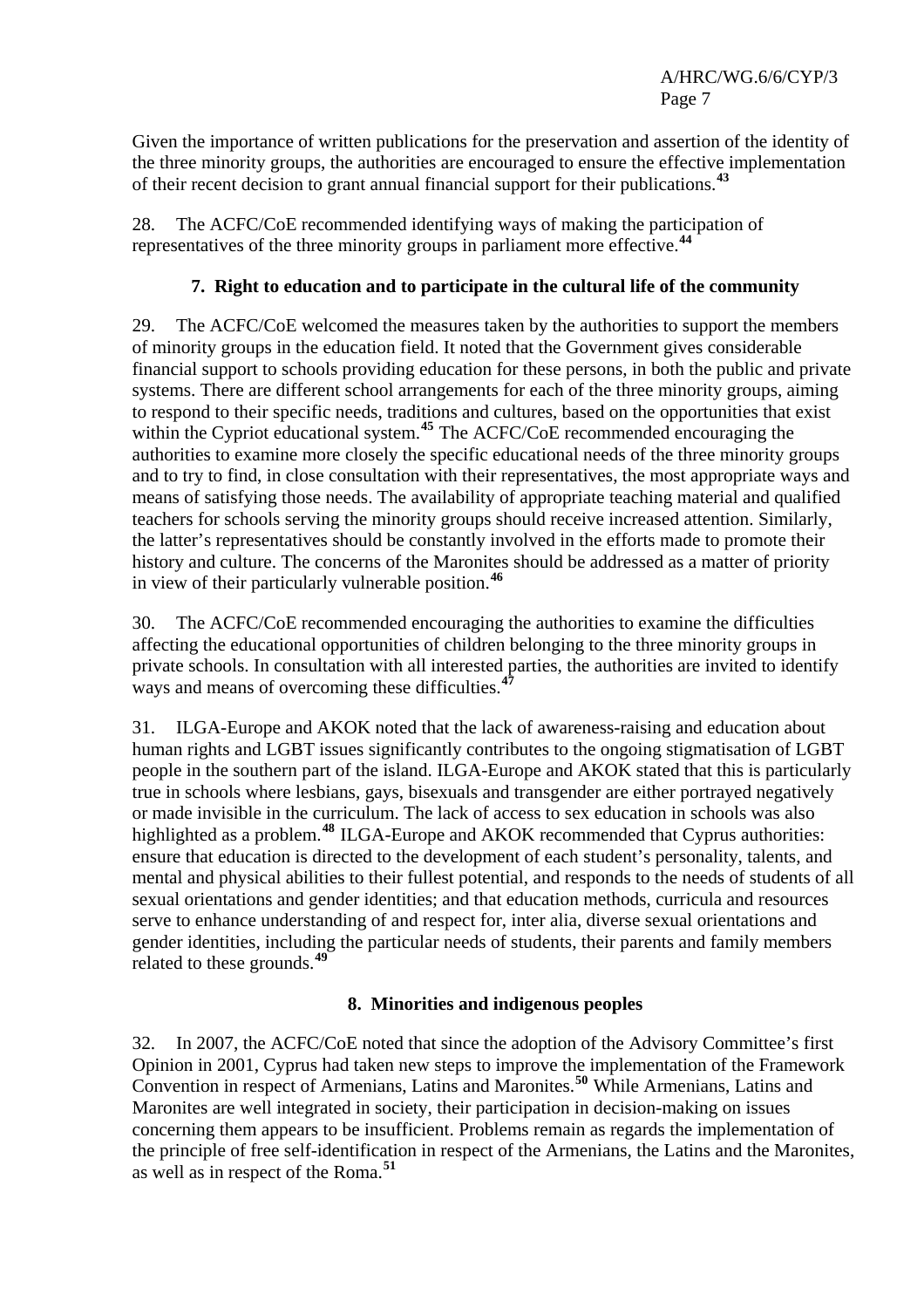#### **9. Migrants, refugees and asylum-seekers**

33. KISA reported that since the 1990s, Cyprus has followed a very rigid migration model based on the temporary residence of migrant workers linked to a specific job for a specific employer. This system ceased to apply after accession to the EU, in relation to migrants from EU member states, as freedom of movement rules apply vis-à-vis those nationals. The system of recruitment and the replacement of the third country nationals is operated and controlled by private agencies. Third country nationals do not have full and equal access to the health system and services. The only rights recognised under the law on an equal basis as Cypriots and EU nationals, are labour rights. This model has created two parallel and segregated worlds: one for Cypriots and EU nationals and the other for third country nationals. This excludes migrants from any integration measures, from operating in a free labour market, and from being valued and taken into account when measures are taken or policies are decided upon which relate to social inclusion and non- discrimination.**[52](#page-11-1)**

34. The CoE Commissioner noted that due to the geographical position of Cyprus, and to the division of the island with extraordinarily easy access to the government controlled area of the Republic through the Green Line, Cyprus continues to be the top recipient of asylum seekers among all industrialised countries in proportion to its population.**[53](#page-11-1)** Aware of the challenges the Cypriot authorities face being a top recipient of asylum seekers in Europe, the Commissioner commended the authorities on efforts to speed up procedures and to increase the number of eligibility officers. In view of the continuous influx of asylum seekers and refugees via the Green Line, the CoE Commissioner recommended further reinforcement of the Asylum Service while at the same time seeking practical cooperation to discourage this influx. As to social protection of asylum seekers and refugees, in particular welfare assistance and health care, the Commissioner reiterated the importance of prompt, understandable information. He called upon the authorities to eliminate bureaucratic obstacles through effective coordination and cooperation of all authorities involved. Noting that a bill was being drafted to provide for free legal aid, the Commissioner urged the authorities to remedy the current lacuna by prompt adoption of the new law.**[54](#page-11-1)**

35. The CoE Commissioner also expressed concern about continuous reports, notably by the CPT and UNHCR, of lengthy detention of aliens in inadequate conditions. He urged the authorities to keep the number of rejected asylum seekers and irregular migrants and the time they must spend in detention to a strict minimum and to ensure adequate conditions, including making available a variety of meaningful activities. The CoE Commissioner noted with appreciation that average detention time pending deportation seems to have decreased since greater use is made of the discretionary administrative measures for release. He encouraged the authorities to make full use of these measures. Having noted that many detainees appear to lack information about the envisaged length of their detention, the CoE Commissioner urged the authorities to instruct police officers more clearly and enable them to explain to detainees the administrative measures allowing for a decision on their release. He called on the authorities to ensure access to judicial review of deportation and detention decisions in practice as well as to guarantee that detainees can regularly receive visitors including members of NGOs.**[55](#page-11-1)**

#### **10. Internally displaced persons**

36. The Internal Displacement Monitoring Centre of the Norwegian Refugee Council (IDMC/NRC), reported on the situation of up to 200,500 persons who continue to be internally displaced in the area under the control of the government of the Republic of Cyprus<sup>[56](#page-11-1)</sup> IDMC/NRC noted that children of women with "displaced person" status are not entitled to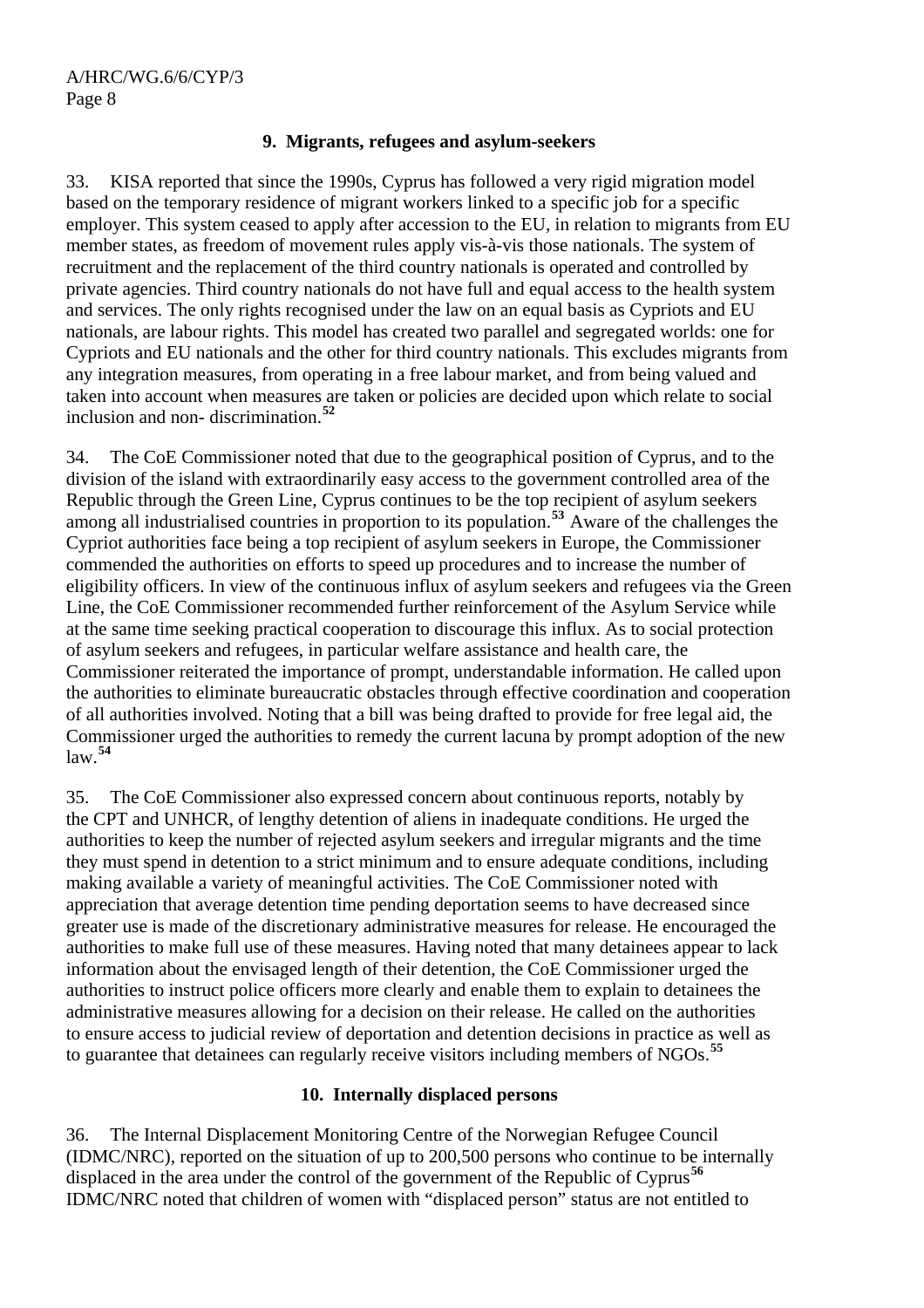A/HRC/WG.6/6/CYP/3 Page 9

a Refugee Identity Card or the benefits deriving from the Card. As a consequence, they cannot access housing assistance, which can take various forms including a financial grant, a land plot, a housing unit or a rent subsidy. An amendment to the Civil Registry Law 141(I)/2002 on 12 July 2007 ensured that the children of women with "displaced person" status were also eligible for the status, but the law still does not entitle these children to the Refugee Identity Card or related benefits.**[57](#page-11-1)**

37. IDMC/NRC further noted that internally displaced persons (IDPs) continue to be prevented from returning to their place of origin and enjoying the property that they left behind. The IDP property issue on the island is complicated by several factors. These include the occupation of IDP housing and land by secondary occupants, sale of IDP housing and land to third parties and uncompensated expropriation and development of IDP land on both sides of the Green Line. Furthermore, different systems were put in place by the government of the Republic of Cyprus and the northern part of the island<sup>[58](#page-11-1)</sup> authorities to administer and manage property left behind by IDPs. However, applicants on both sides of the Green Line have reported difficulties in repossessing their property through these mechanisms.**[59](#page-11-1)**

38. IDMC/NRW invited the Human Rights Council to consider making the following recommendations to Cyprus: ensure that all children with "displaced status" are treated equally in the law irrespective of the sex of their parents as recommended by several UN Treaty Bodies; consult with international experts such as the Representative of the Secretary-General on the human rights of internally displaced persons and the Special Rapporteur on Adequate Housing to ensure that any peace agreement between the Republic of Cyprus and the northern part of the island**[60](#page-11-1)** protects all IDPs' right to property, while safeguarding the rights of secondary occupants, in line with international and regional law; ensure that applicants to the Immovable Property Commission in the northern part of the island<sup>[61](#page-11-1)</sup> are not obstructed from making claims; ensure that people displaced to areas under the control of the northern part of the island<sup> $62$ </sup> have their property claims processed by the judicial system in the Republic of Cyprus in a timely manner and without discrimination based on their place of residence; create mechanisms for the consultation and inclusion of IDPs in the peace negotiations.**[63](#page-11-1)**

#### **III. ACHIEVEMENTS, BEST PRACTICES, CHALLENGES AND CONSTRAINTS**

39. IDMC/NRC highlighted achievements and challenges in the protection of the rights of IDPs. It made reference to the criteria formulated by the government of the Republic of Cyprus for "displaced person" status to facilitate the provision of assistance to people displaced by the conflict.<sup>[64](#page-11-1)</sup> In addition, the government established the Service for Displaced Persons, which provides housing assistance to IDPs, and the Turkish Cypriot Properties Management Service, which manages property that Turkish Cypriots left behind. The government also continues to raise national awareness of the internal displacement problem, maintain data on the numbers of IDPs, and cooperate with international organisations. Significant financial resources are also allocated to assist IDPs.**[65](#page-11-1)** The Government has established conditions and provided the means for IDPs in areas under its control to settle where they are.**[66](#page-11-1)**

40. The ACFC/CoE noted as positive that the legal and institutional framework for combating discrimination had been strengthened in Cyprus. Notwithstanding efforts made to promote tolerance and intercultural dialogue, Cypriot society remains divided and there is only a limited amount of dialogue and trust between the Greek Cypriot community and the Turkish Cypriot community. The ACFC/CoE noted that more resolute steps are needed to promote mutual respect, understanding and integration among all persons living on the territory of Cyprus, including through a more active contribution of the media and the education system.**[67](#page-11-1)**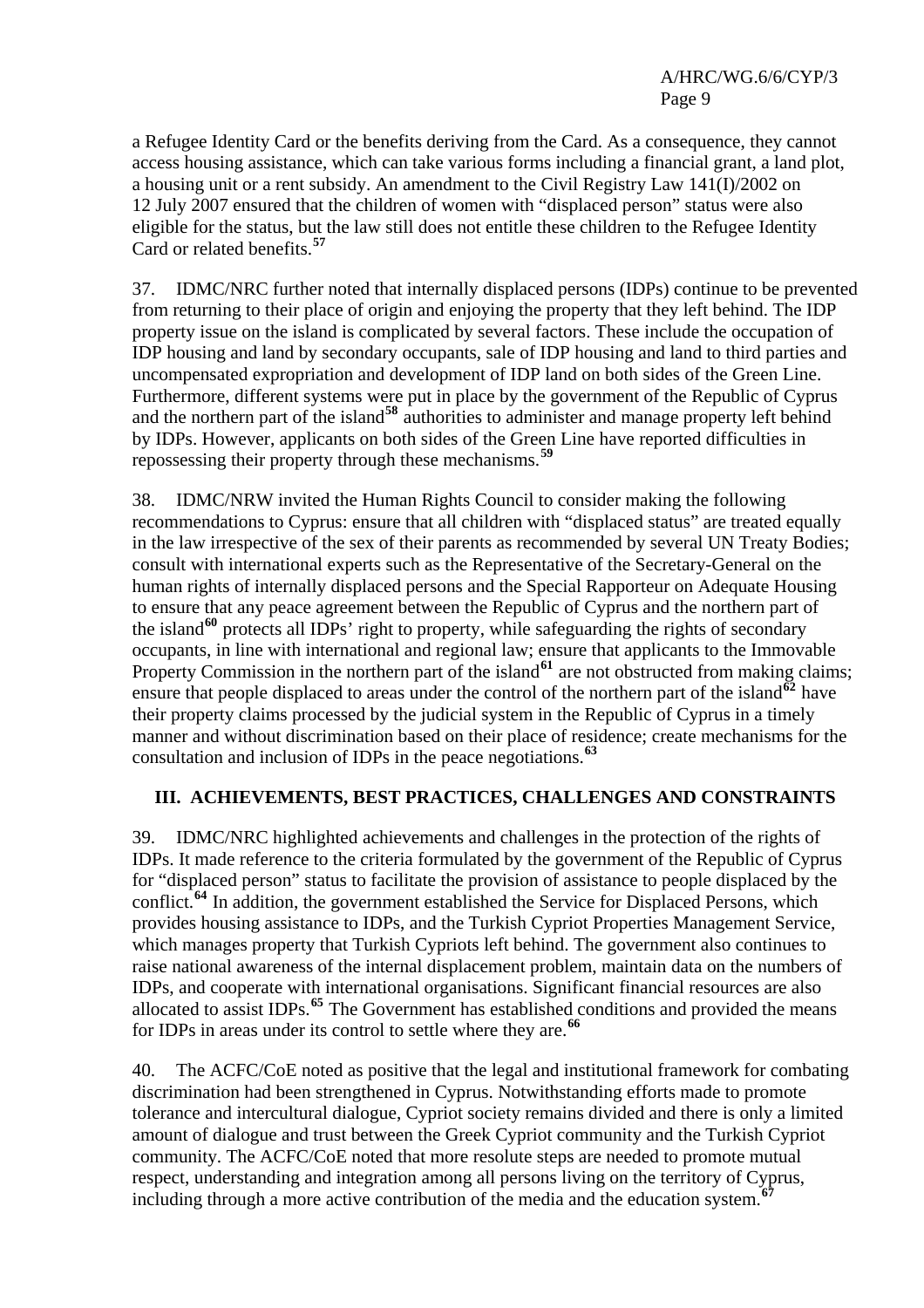41. Because of the non-recognition of the northern part of the island**[68](#page-11-1)** by the international community, monitoring by human rights bodies of the implementation of international human rights instruments in the northern part of the island has been extremely limited.**[69](#page-11-2)**

*Notes* 

<sup>1</sup> The stakeholders listed below have contributed information for this summary; the full texts of all original submissions are available at [www.ohchr.org.](http://www.ohchr.org/) (One asterisk denotes a non-governmental organization in consultative status with the Economic and Social Council.)

*Civil society* 

| CPTI        | Conscience and Peace Tax International, Thônex, Switzerland                                                                                                                               |
|-------------|-------------------------------------------------------------------------------------------------------------------------------------------------------------------------------------------|
| IDMC/NRC    | Internal Displacement Monitoring Centre of the Norwegian Refugee Council, Geneva,<br>Switzerland                                                                                          |
| ILGA-Europe |                                                                                                                                                                                           |
| and AKOK    | Joint submission by the European Region of the International Lesbian, Gay, Bisexual, Trans<br>and Intersex Association (ILGA-Europe)* and the Gay Liberation Movement of Cyprus<br>(AKOK) |
| KISA        | Action for Equality, Support, Antiracism, Nicosia, Cyprus                                                                                                                                 |
|             |                                                                                                                                                                                           |

*Regional intergovernmental organization* 

CoE Council of Europe, Strasbourg, France

- 1. CPT Report to the Government of Cyprus on the visit to Cyprus carried out by the European Committee for the Prevention of Torture and Inhuman or Degrading Treatment or Punishment (CPT) from 8 to 17 December 2004 (CPT/Inf (2008) 17)
- 2. CPT Responses of the Government of Cyprus to the report of the European Committee for the Prevention of Torture and Inhuman or Degrading Treatment or Punishment (CPT) on its visit to Cyprus from 8 to 17 December 2004 (CPT/Inf (2008) 18)
- 3. ECRI: European Commission against Racism and Intolerance (ECRI), Third Report on Cyprus, adopted on 16 December 2005
- 4. Conclusions 2008 (CYPRUS), Articles 1, 9, 10, 15, 18, 20 and 24 of the Revised Charter, European Social Charter (revised), European Committee of Social Rights, November 2008
- 5. Advisory Committee on the Framework Convention for the Protection of National Minorities ACFC/OP/II(2007)004, Second Opinion on Cyprus, adopted on 7 June 2007
- 6. Resolution CM/ResCMN(2008)5 on the implementation of the Framework Convention for the Protection of National Minorities by Cyprus (Adopted by the Committee of Ministers on 9 July 2008 at the 1032nd meeting of the Ministers' Deputies)
- 7. Report by Thomas Hammarberg, Commissioner for Human Rights of the Council of Europe following his visit to the Republic of Cyprus on 7-10 July 2008 (CommDH(2008)36), 12 December 2008.

**2** KISA, p. 2.

**3** ILGA-Europe and AKOK, p. 3.

- **5** ACFC/CoE, Second opinion on Cyprus, para. 61.
- **6** ACFC/CoE, Second opinion on Cyprus, para. 60.
- <sup>7</sup> Report of the Commissioner for Human Rights of the Council of Europe, 2008, Executive Summary.
- **8** KISA, pp. 2-3.

**<sup>10</sup>** ACFC/CoE, para. 143.

**<sup>11</sup>** KISA, p. 3. See also ECRI/CoE Third report on Cyprus.

**<sup>12</sup>** KISA, p. 5.

**<sup>4</sup>** KISA, pp. 2-3.

**<sup>9</sup>** KISA, pp. 2-3.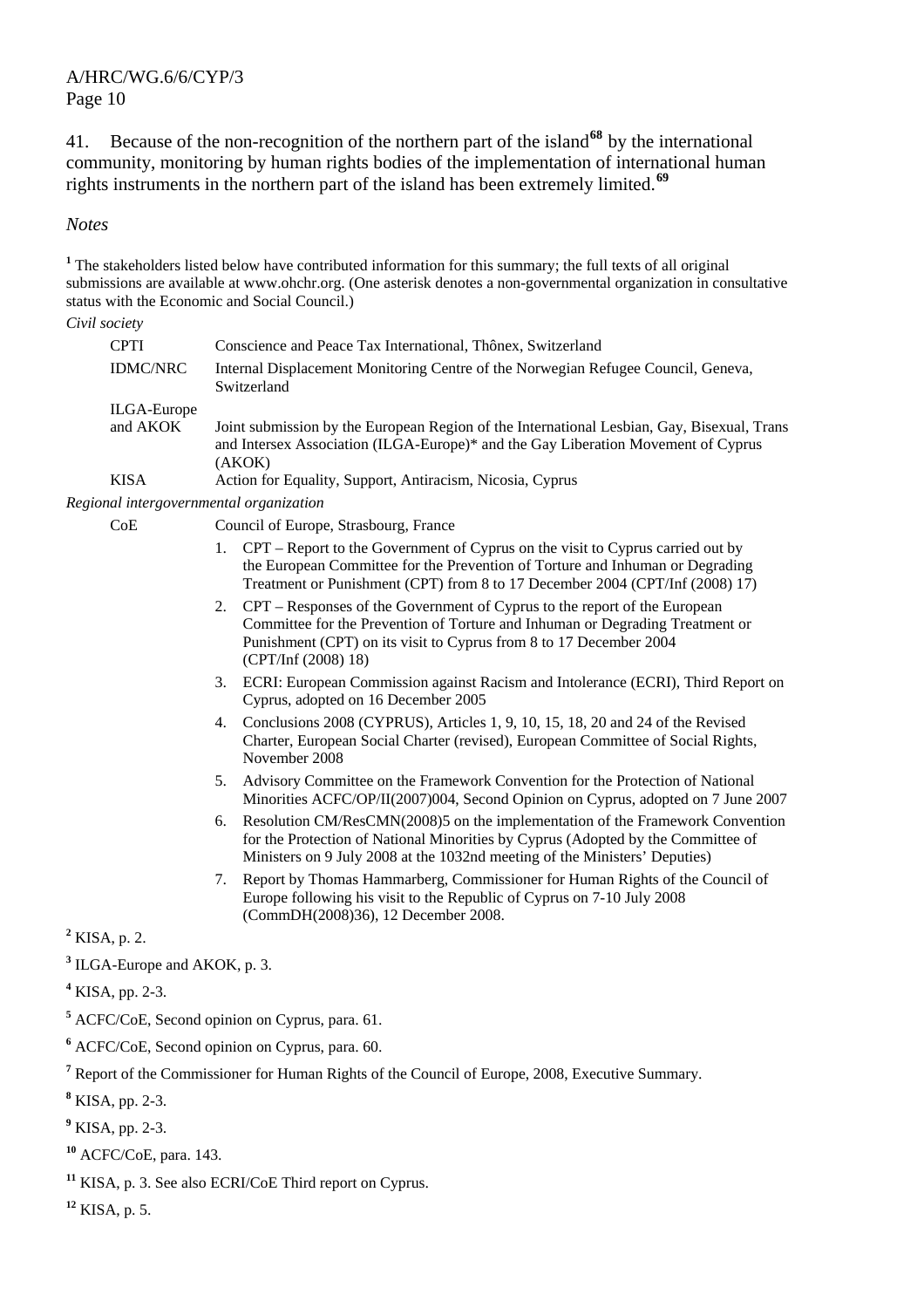**<sup>13</sup>** ILGA-Europe and AKOK, pp. 1-2.

**<sup>14</sup>** ILGA-Europe and AKOK, pp. 3-4.

**<sup>15</sup>** European Committee for the Prevention of Torture and Inhuman or Degrading Treatment or Punishment (CPT), Appendix I, List of the CPT's recommendations, comments and requests for information.

<sup>16</sup> European Committee for the Prevention of Torture and Inhuman or Degrading Treatment or Punishment (CPT), Appendix I, List of the CPT's recommendations, comments and requests for information.

<sup>17</sup> European Committee for the Prevention of Torture and Inhuman or Degrading Treatment or Punishment (CPT), Appendix I, List of the CPT's recommendations, comments and requests for information, and paragraph 29 of the report.

**<sup>18</sup>** European Committee for the Prevention of Torture and Inhuman or Degrading Treatment or Punishment (CPT), Appendix I, List of the CPT's recommendations, comments and requests for information.

<sup>19</sup> European Committee for the Prevention of Torture and Inhuman or Degrading Treatment or Punishment (CPT), Appendix I, List of the CPT's recommendations, comments and requests for information.

<sup>20</sup> European Committee for the Prevention of Torture and Inhuman or Degrading Treatment or Punishment (CPT), Appendix I, List of the CPT's recommendations, comments and requests for information.

<sup>21</sup> European Committee for the Prevention of Torture and Inhuman or Degrading Treatment or Punishment (CPT), Appendix I, List of the CPT's recommendations, comments and requests for information.

<sup>22</sup> European Committee for the Prevention of Torture and Inhuman or Degrading Treatment or Punishment (CPT), Appendix I, List of the CPT's recommendations, comments and requests for information.

<sup>23</sup> European Committee for the Prevention of Torture and Inhuman or Degrading Treatment or Punishment (CPT), Appendix I, List of the CPT's recommendations, comments and requests for information.

<sup>24</sup> European Committee for the Prevention of Torture and Inhuman or Degrading Treatment or Punishment (CPT), Appendix I, List of the CPT's recommendations, comments and requests for information and paragraph 38 of the report.

**<sup>25</sup>** ECRI/CoE's Third report, Executive Summary.

**<sup>26</sup>** KISA, p. 4. See also CPT report, ECRI/CoE's Third report on Cyprus and the Commissioner for Human Rights report.

<sup>27</sup> European Committee for the Prevention of Torture and Inhuman or Degrading Treatment or Punishment (CPT), Appendix I, List of the CPT's recommendations, comments and requests for information and paragraph 44.

<sup>28</sup> Report of the Commissioner for Human Rights of the Council of Europe, 2008, Executive Summary.

<sup>29</sup> European Committee for the Prevention of Torture and Inhuman or Degrading Treatment or Punishment (CPT), Appendix I, List of the CPT's recommendations, comments and requests for information and paragraphs 85-91 of the report.

**<sup>30</sup>** European Committee for the Prevention of Torture and Inhuman or Degrading Treatment or Punishment (CPT), Appendix I, List of the CPT's recommendations, comments and requests for information and paragraphs 85-91 of the report.

<sup>31</sup> Report of the Commissioner for Human Rights of the Council of Europe, 2008, Executive Summary.

<sup>32</sup> Report of the Commissioner for Human Rights of the Council of Europe, 2008, Executive Summary.

**<sup>33</sup>** European Committee for the Prevention of Torture and Inhuman or Degrading Treatment or Punishment (CPT), paras. 22-25.

**<sup>34</sup>** European Committee for the Prevention of Torture and Inhuman or Degrading Treatment or Punishment (CPT), paras. 24-25.

**<sup>35</sup>** ILGA-Europe and AKOK, p. 1.

- **<sup>36</sup>** ILGA-Europe and AKOK, p. 1.
- **<sup>37</sup>** ILGA-Europe and AKOK, pp. 2-3.

**<sup>38</sup>** ACFC/CoE, para. 148.